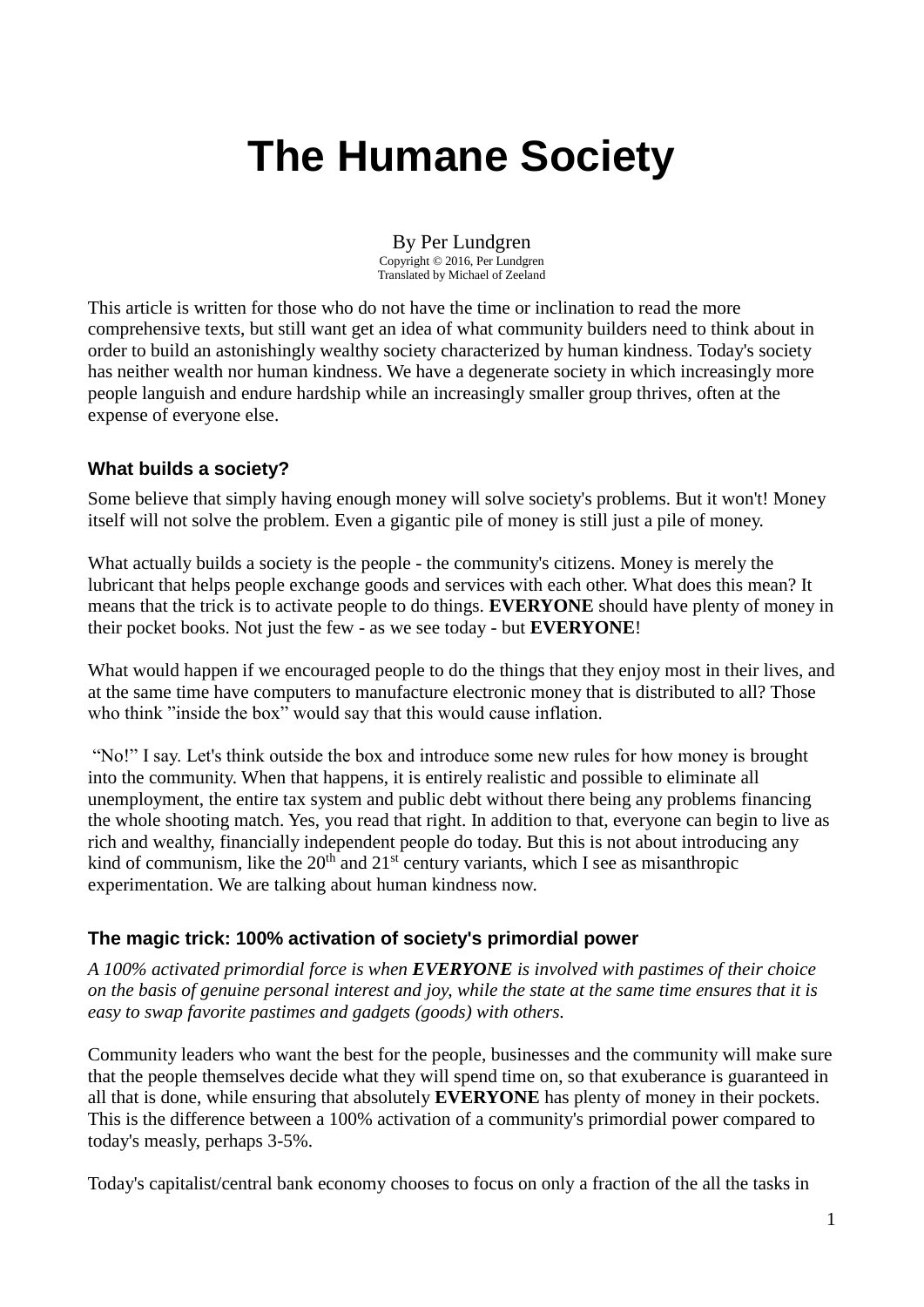people's lives – of which only a tiny selection are rewarded with a salary. This state of affairs in measured by the country's Gross Domestic Product (GDP). The rest of the tasks people engage in are unpaid (non-profit) in today's society, which obviously hampers the exchange of goods and services connected with all these other much more numerous tasks because they are not directly rewarded with money in our pockets. Are you still with me? Money for these additional tasks then has to be taken from the relatively few tasks (revenue) coming in through the relatively tiny GDP portion and the small part that is contributions to the unemployed, so they at least are able to buy food and pay rent, and in the worst cases, forced to live at subsistence level.

## **A bucket need not take up more space than what it can hold**

In The Humane Society, money is redefined. Today, money is something that can be stashed away, and the same money can be used more than once. The new way of thinking is that money only exists in the moment. Why? You also need to think outside the box here. The point is that inflation should never occur, not even as a theoretical possibility. Achieving this is surprisingly easy - by allowing money to exist only in the moment as an entry in a computer, which keeps track of the changes regarding the product or service. This is the bucket (the 100% activated primordial power). Another magic trick. The nation's leadership ensures that there is exactly as much money as people at every moment need for trading, and nothing more. Money thus has no other function than to facilitate the transfer of goods and services while speculation (trying to make a profit) in securities and other types of assets is totally forbidden with society's real money, because speculation creates bubbles (Ponzi schemes of various kinds) – as borne out by mathematical analysis. Games, gambling and betting are not wrong in themselves, and can be very entertaining and relaxing. But it should not occur in the real economy- as is the case now – resulting in people's ruin or at the expense of productive investments in society. Gambling may be built in as entertainment and relaxation in virtual computer worlds with various kinds of fictional play money that those who are interested in gambling can use.

It is actually an art to build a stable society where everyone is guaranteed to thrive - not just a few at the expense of the others through various kinds of speculation and Ponzi schemes, as is the case today. Supercomputers are needed to keep track of three primary societal flows: 1) What everyone wants to contribute. 2) What everyone needs and wants to realize (individual needs). 3) What raw materials are available, moment by moment, so that the materials needed for everyone's desires are distributed in a fair way, while preserving the security of regeneration for future generations.

It is you who decide over your life. Special courses must be given so people can learn how to handle financial independence (always having plenty of money in their pocket books). Today when people win big in e.g. the lottery, it is common that it goes wrong because they did not learn what to consider when they suddenly became massively prosperous.

The point is that no more money is needed in the community than what is needed at any moment for trading. Do you begin to get the picture? A sense of community is built, where all finally understand that it is by working together, just as we today have learned to sort metal, plastic, paper and glass at the waste disposal facilities. Then it is easier keep the bucket filled at all times - for the benefit of all. That everyone at every moment has exactly as much money in their pocket as they require for their real-time needs, every minute of every hour 24/7/365 without even a theoretical possibility of inflation. All are winners except those who absolutely want to be winners at the expense of others. In an initial start-up phase, it may be that cash is needed. In the trilogy, Part II, I will go through how incredibly easy it is to create a highly effective protection against both inflation and economic warfare until cash is completely removed from society.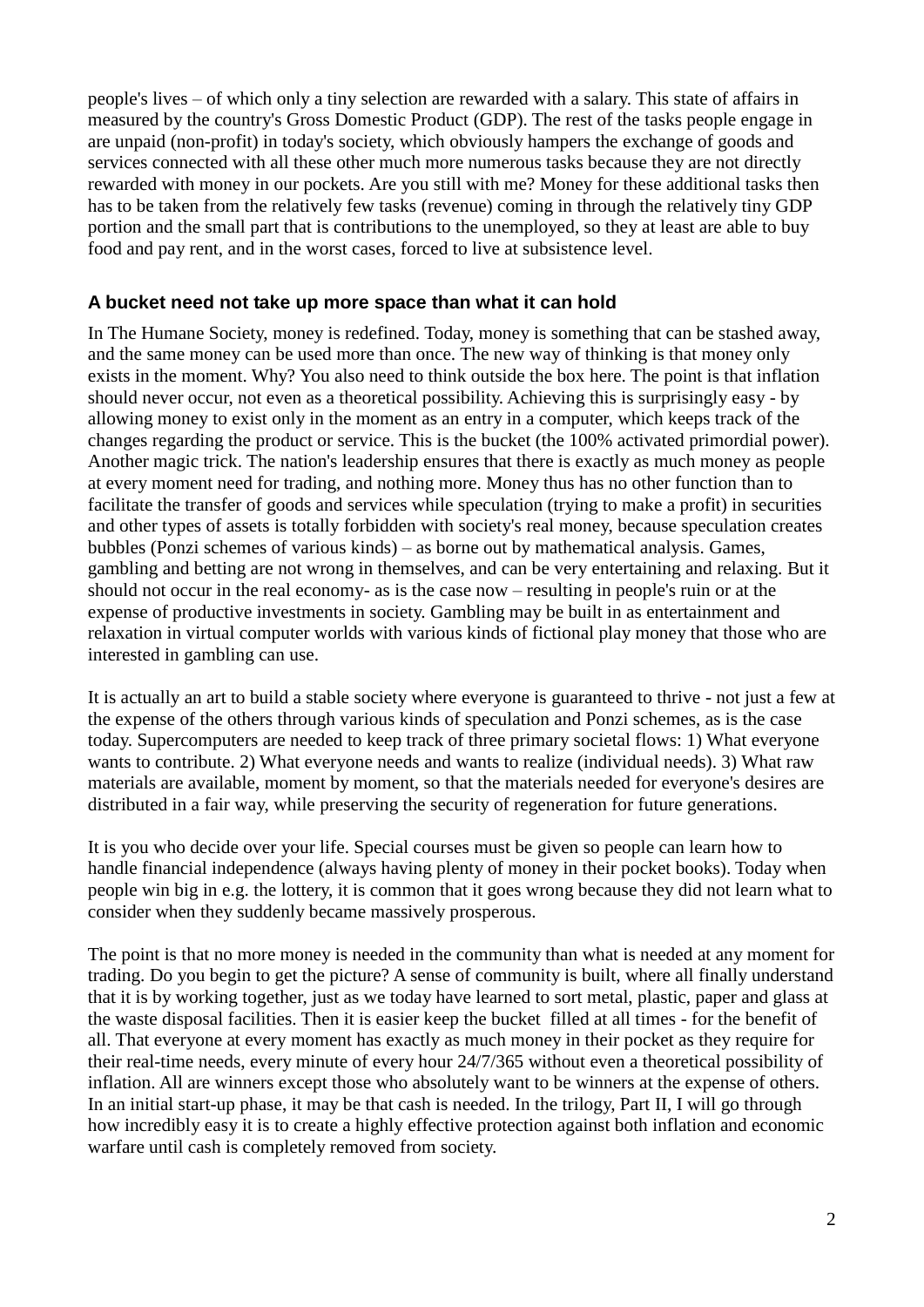## **But what about financing?**

How can society afford all this? Again, we need to jump outside the box of current thinking. Financing is arranged by answering five questions in a special way. Our government (the state) has for centuries chosen to cover up the first two, and so the public has never had a chance of understanding our society's fundamental economic structure. We are about to change that. In my trilogy, which you can download from [www.nyaekonomiskasystemet.se,](http://www.nyaekonomiskasystemet.se/) these are called the first three questions for the three societally crucial issues **I**, **II** and **III**.

The YouTube video, The Biggest Scam In The History Of Mankind - Who Owns The Federal Reserve? Hidden Secrets of Money 4 (https://www.youtube.com/watch?v=iFDe5kUUyT0), explains in simple and informative terms how the government, in collaboration with the banks, dupes entire societies today. Among other things, it is revealed that taxes are not really needed. Here are the three crucial societal questions **I**, **II** and **III**.

**I. Who should control the money manufacturing machines in each country?** Those who control the money manufacturing machines control the country's money. Do you see this? Today it is a small group of individuals (bank owners and the owners of central banks) that has taken this control without asking the people for permission. Today, a money making machine is any kind of machine that produces coins, notes, electronic money or bonds, government securities, shares, options, financial derivatives etc., - Money in various forms. In The Humane Society, only electronic money will be manufactured, as speculation in securities will not be allowed. Creating money "out of nothing" means to produce new money that did not previously exist in society. The only effort required to do this is to press the start button.

**II. Who or what in society should** *own* **the money that the money manufacturing machines create out of nothing?** Should the nation's citizens in a broad sense ("the people") to be given this right? Or should a small, secret group of individuals given this vital right to ownership?

**III. According to which rules should money created out of nothing be distributed to society?** Who or what should determine the rules? Should it be the nation's citizens (the people) that via a large public referendum decide these rules, or it should be like today, where a small secret group of unelected individuals decides the matter completely over the people's heads? Depending on, and please read this carefully, how these three questions are answered - and by whom - the kind of society created turns out differently. Completely different types of social systems will take shape depending on the answers. Do you see this, too? They can be everything from the harmonious, prosperous people-friendly welfare states to the harsh, impoverished and draconian dictatorships that economic history tells us about. There is a cover-up of information on the harmonious society in today's textbooks for beginners in the subject. Again, the state has chosen to cover this up, as I show in the trilogy. This is how The Humane Society answers the three questions:

I. It shall be the state (as an extension of the people) which shall have the power, *the control over the machines that make society's money*. A state, and this is very important, consisting of persons, who, unlike today, are **GUARANTEED** to be suited to being an extension of the people. Why is this important? The answer is that we must be sure that the nation continues to be controlled and managed on a foundation of guaranteed humane and empathetic values, as well as ensuring that bribery and corruption do not occur. This means that in addition to being reasonably or even highly intelligent, the state's representatives must also be guaranteed to be able to "think with their hearts" and have strong integrity. In this way they will be suited to exerting power without betraying that power or the people's confidence. Today's governmental system is, at least in some areas, a rat's nest of nepotism and other symptoms of the decay of society (see the in-depth analysis in the trilogy). Empathy is the capacity for compassion. The ability to think with the heart is crucially essential to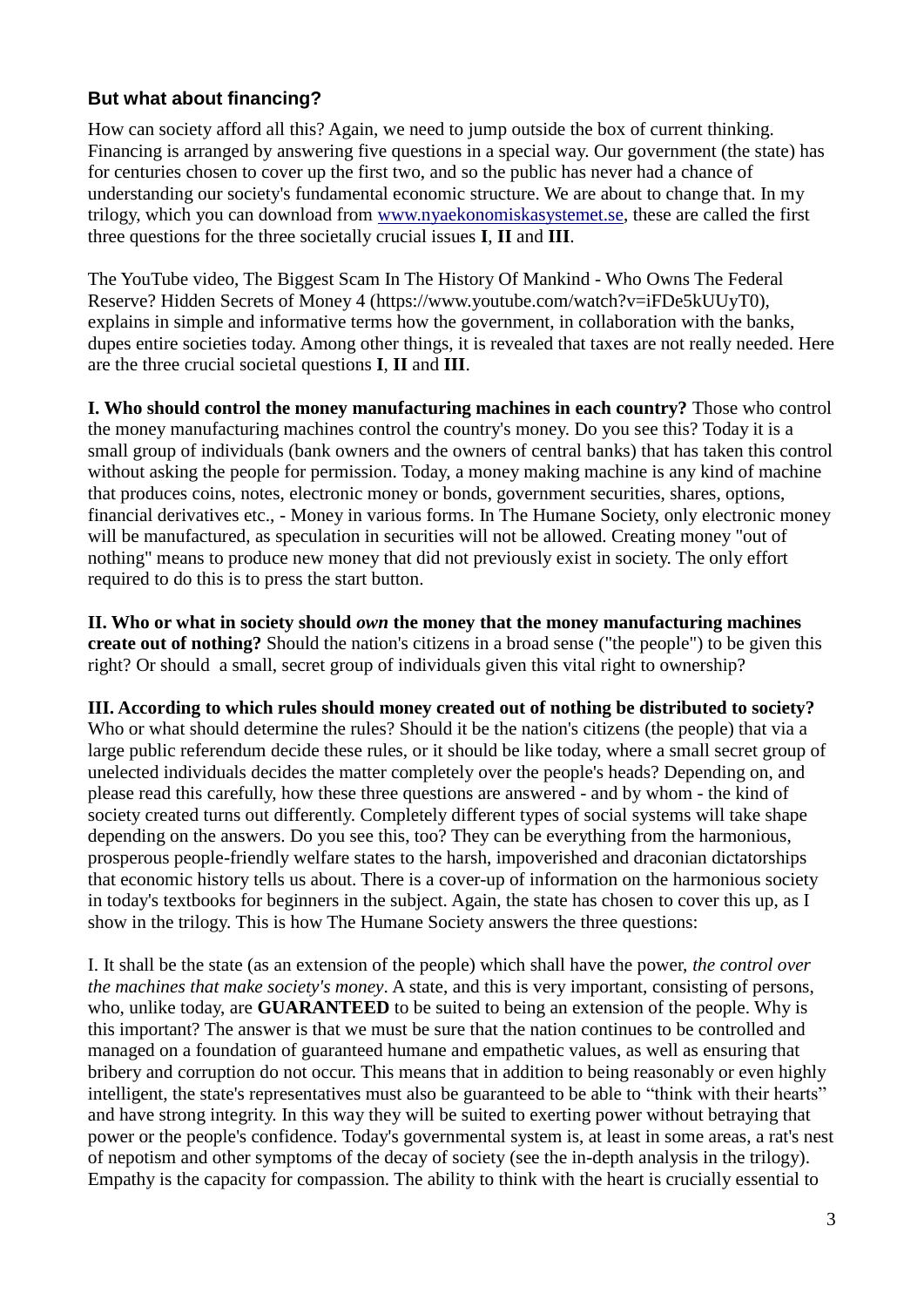ensure that what is best for the whole community is respected at all times. Key figures in the new government will be selected with the help of *specific psychological personality tests* (which the trilogy goes through in much greater detail). It is appropriate to emphasize here that there is already a long line of public servants working in areas such as the Swedish government, who are already suited, think with the heart, and have strong integrity. But there are also bad apples.

**II.** *Who should be the initial owners of the money created by the machines out of nothing?* In The Humane Society, it should be the people who, together, should be the very first owner, i.e., at the moment the universal exchange medium (electronic money) comes into existence in the machine producing it. The Humane Society's universal exchange medium, money, thus has clearly defined 1) payment or exchange value, and 2) ownership, while at the same time ensuring that there will never be a shortage of money. At the same time the bucket is always filled to the brim because money is only momentary accounting entries in a supercomputer, such that inflation is avoided.

**III.** *According to which rules is money created out of nothing, to be distributed into the community?* The basic principle is that the people themselves jointly apportion money from the common moneypot to their own pocket, in accordance with the four proposed rules and methods that repeatedly crop up in the harmonious social structures found in documented economic history. Eight examples of such structures follow later in the text.

**First rule/method** is that the state pays generous wages to all the inhabitants of the state (the common good) carrying out of all kinds of work for the state, *regardless of what the work itself consists of, as long as the work contributes to, and is beneficial for building up society* - and without any cost to either the people or the state. This may be building roads, bridges, sewer systems, telecommunications lines, railroads, canals, locks, water supply, maintaining farms and forests, etc., - works that by their nature affect everyone. Altogether *very substantial* public investments that not only overlap superficially in infrastructure, which occurs, for example, today's SJ (State Railways in Sweden). Also new construction will be initiated, that from the onset will strive for optimal quality as well as broad safety and capacity margins for the future. This absolutely huge financing is playfully easy to fund at any time, without costing the people or the state a single penny, because the state, as an extension of the people, merely manufactures all the money needed for the sum total of all investments – where even the money-manufacturing process is selffinancing. Are you now starting to see what a monumental difference there is? It is the people and not a small group of individuals who have the power and control over the production of society's money and how it is chosen to be disbursed in the community. It is these facts that have been subjected to a total information blackout.

**Second rule/method** for disseminating money in the community is for the people (in the form of the state) to pay the *materials* used in the extensive projects that the first method assures becomes a reality. Here, too, there is of course absolutely no cost for either citizens or the state.

**Third rule / method** is concerned with providing money for all the people in the community who are initiators, e.g., entrepreneurs, i.e., people who wish to invest in private business or, for that matter, even realize their own private projects of all sorts. It may be e.g., building a house, running a private farm, or building a boat, etc. People are different. Some will have a great need of money (for materials and services they need to purchase) because their favorite pastimes deal with substantial, even huge projects, while other people of their own free will choose a simpler way of life that does not cost so much. It will quite simply be up to the individual – as is explained in more detail in Part III of the trilogy.

**Fourth rule / method** of bringing money into The Humane Society is to provide the needy with money as direct *gifts*, so that these people, who for one reason or another currently have difficulties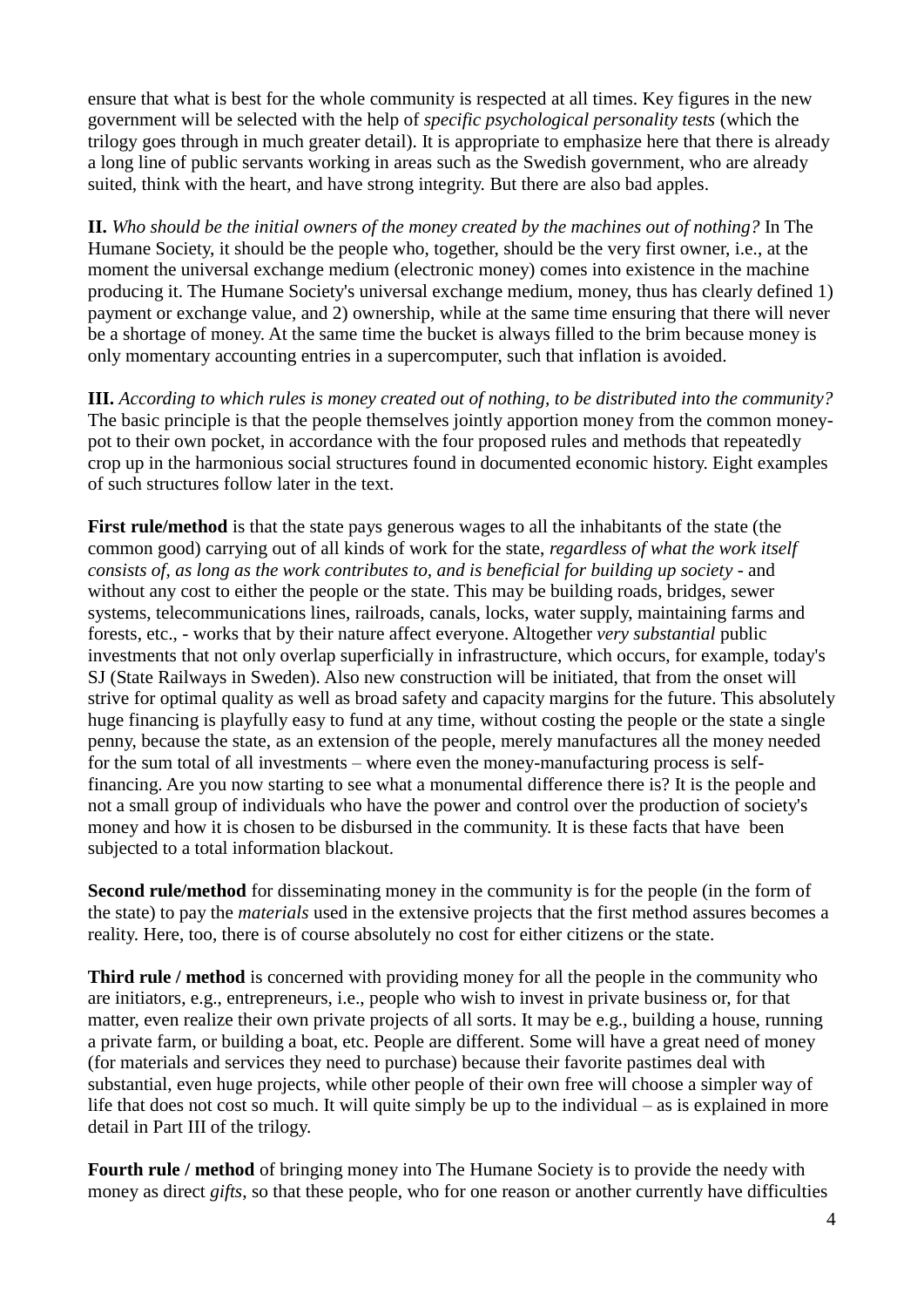in life that prevent them from pursuing their favorite pastimes, can get back on their feet and thrive. This includes people who are physically and mentally handicapped, people that perhaps are struggling a drug problem but are working to conquer their addiction. Also those who have suffered accidents of various kinds may need help, sometimes to build a new life. People who have been exposed to great abuse and mental trauma may need the help of a special competent and loving support team. Of course, it also applies to this method that no taxes or public debt need be levied for the funding of this "aid" or "grant money."

## **Why the tax system is easily abolished**

This has already been touched on. To recap: When it is the people who have control over the production of society's money, as well as jointly owning it, and while also choosing the above four rules to distribute it, money no longer needs to take a detour via taxes in order to finance the state's need for money. The state (the people) directly funds the costs incurred by the state from their production of money out of thin air. The logical conclusion is that the current tax system is completely unnecessary. Taxes exist, and have existed for hundreds of years, because those who, from their hidden place in the community decided how our society should develop and function economically, have not been humane people. They have selfishly acted for themselves in the guise of wanting the best for the people, businesses and the nation - a truth which is of course very is a very delicate issue, but nonetheless now needs to be taken up in the public debate. In the trilogy, I carry out a comprehensive analysis of this type of selfishness and the terrible and societally destructive consequences this egoism has led to. It is my view that they are a category of people who love power and ownership for their own sakes – individuals who do not hold back from using sharp elbows to obtain advantages for themselves at the expense of others, and that have as one of its fundamental values, *that if one is not strong, then one is weak - and has only oneself to blame*. That is, a survival principle which is found in the animal kingdom. The predator principle. The Humane Society exchanges this social value with new fundamental laws which in the best possible way seek advantages for to the whole, all the people, all businesses and the whole nation.

#### **Why the national debt can easily be abolished**

A humane state apparatus that by the people's mandate manufactures jointly owned money does of course not need to incur debt. It is therefore also easy to quickly do away with a country's sovereign debt. Something that Greece, for example could take a closer look at. The Swedish national debt could easily be settled in just a few hours, at no more cost to Sweden than to start producing money under the new rules, as discussed above. The United States does not even need to rewrite their Constitution as it is already prepared for a humane society, as can be see when reading certain parts of the Constitution carefully (I show how this is done in Part II of the trilogy).

#### **Cover-ups in our time**

To quickly and easily eliminate both the tax system and the national debt is something that is covered up by certain forces at work in the state and the banking sector. In order to clearly see these sensitive details of economic history, one needs to gain knowledge in the subject by studying documented historical descriptions that stretch at least 1,000 years back in time – to see how today's major economic and political deception began with a number of moneylenders, who had been expelled from the North African countries and in exile managed to bribe the then Roman Catholic church to condone the use of lending at interest. Both the Qur'an and the Bible warn of building communities on lending at interest. But neither of these books provides an explanatory analysis of this warning. It is only in modern times that such an analysis is given (see Part II of the trilogy). The warning is that lending at interest leads to financial bubbles (Ponzi scheme activities). These facts, were they to come to people's attention, would make it impossible for today's covert ruling elite to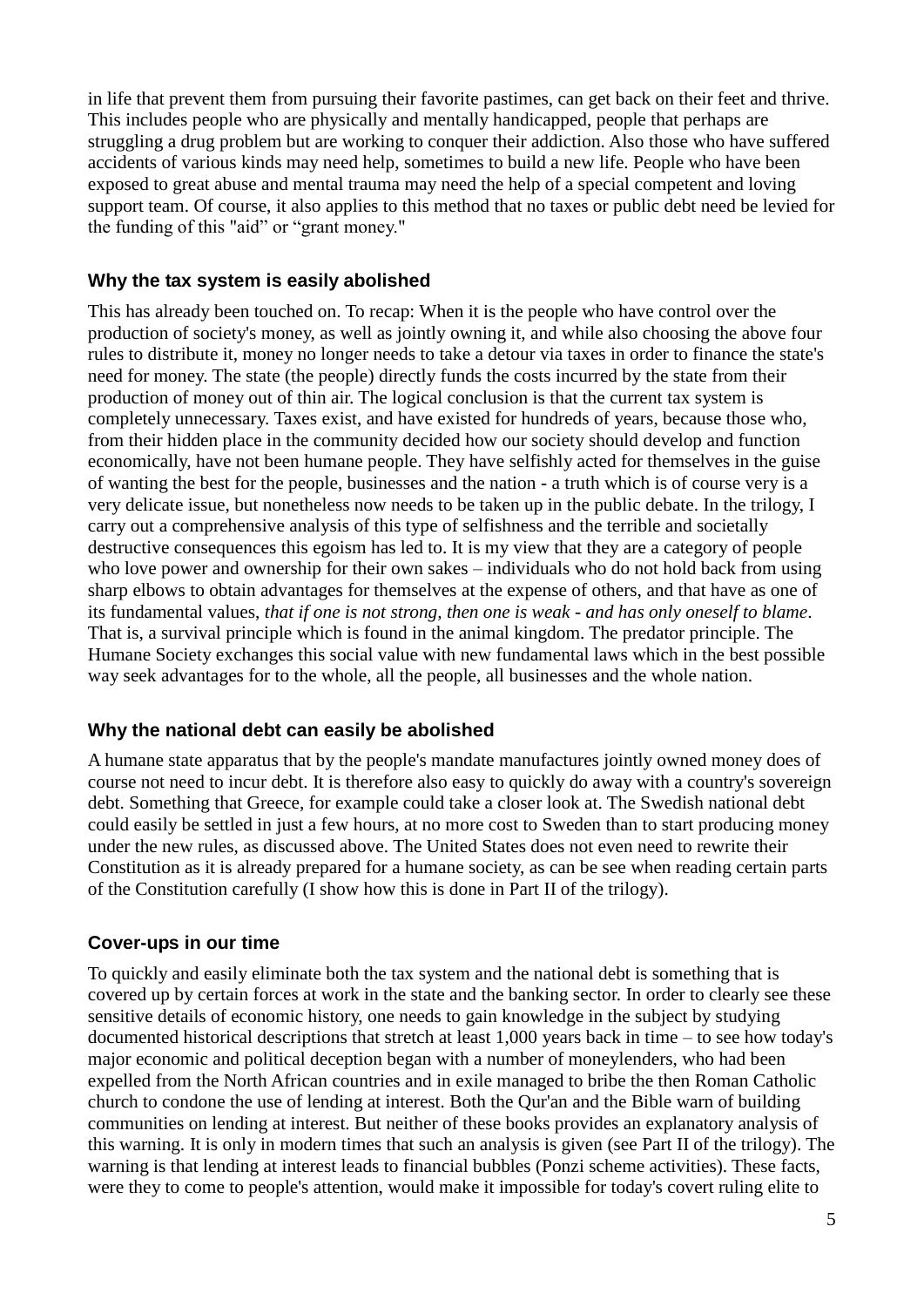continue gaining power and ownership for the sake of power and the sake of ownership's – as they very well know. They have therefore carefully tried to cover up these sensitive facts - which are now being made known to the general public. Economic history, the Qur'an and the Bible are sources you can easily check yourself. The American Revolution was very much concerned with politicians (such as Benjamin Franklin, statesman, inventor, politician, publisher and ambassador whose image appears on the 100-dollar-notes) who saw how it was perfectly possible to abolish both taxes, taxation, public debt and unemployment. I talk about these events in the last 17 chapters of Part II of the trilogy. It's a fascinating story which tells us what the American Revolution was actually all about financially, that the revolution was a tax revolt. Seen in the light of the prosperity before the revolt, the revolution was a failure, but today it is wrongly portrayed as a success. Modern history books on the subject scramble sensitive data and so we are left with a falsification of history. Also in Sweden we see this kind of falsification of history because information vital to the community, including the first two societally crucial questions **I** and **II** are not recognized today, despite an elite in our society having been constantly aware of them.

#### **Is The Humane Society a variation of 20th or 21st communism?**

The answer is **NO!** Since this issue is guaranteed to be raised in the public debate, it is wise to preempt it by providing some information here. The historical record shows that dictatorial communist leaders chose to activate their countries' primordial force to only a minor degree, a few percent. The people did not select their pursuits themselves, but instead the state assigned people a relatively small number of salaried positions. In the long run, this leads to dullness and the prosaic, to boredom, lethargy and eventually, in the worst cases, loathing and disgust (e.g. North Korea). Contrast this to, on the one hand, a 100% activated primordial power (where the people themselves choose their income-generating activities) and, on the other hand, the concept known as the employment rate in the national economy. The latter concept involves others (employers and politicians) - over the workers heads, often with pointers and a superior tone - talking about what people should engage in to earn money (often at low or very low wages) within a tight GDP framework. Such low pay that one can hardly, if at all, afford to realize the dreams and pursuits they otherwise would have chosen. I see the 20th-21st century communist countries as really just a variation on how market economy countries are run, regarding their weak primordial activation, as touched on earlier. More information on this significant issue is available in the new Part I of the trilogy. The market economy/capitalist countries as well as countries with a communist model and plan economies also have completely unnecessary public debt, which shows that the people do not have power over these countries' money manufacturing equipment, despite much drum-beating on the state's part that they represent the people and wish the people's best. Countries often (though not always) have direct taxes. In addition, there is almost always a whole spectrum of indirect taxes combined with income tax on private enterprise, if such is allowed. In communist countries, political dissidents are incarcerated in prisons and detention centers. Humanitarian rights such as freedom of speech, freedom of the press and freedom of assembly are prohibited and prosecuted. North Korea is an example that speaks for itself. The Internet in the communist nations is either so slow or undeveloped that it serves no practical purpose, or it is so censored that the user can not follow international events. Even modern communist countries have unemployment, despite the fact that their ideology states that it is unnecessary to have unemployment in society.

So what kind of social system is a humane society? My answer is the information conveyed in this article and in the trilogy. Essentially, it involves, as I show in detail in the trilogy, putting in place 22 special societal keys that have to do with humanitarianism, respect for fundamental human rights and to encourage the joy of life and fun for EVERYONE in a society.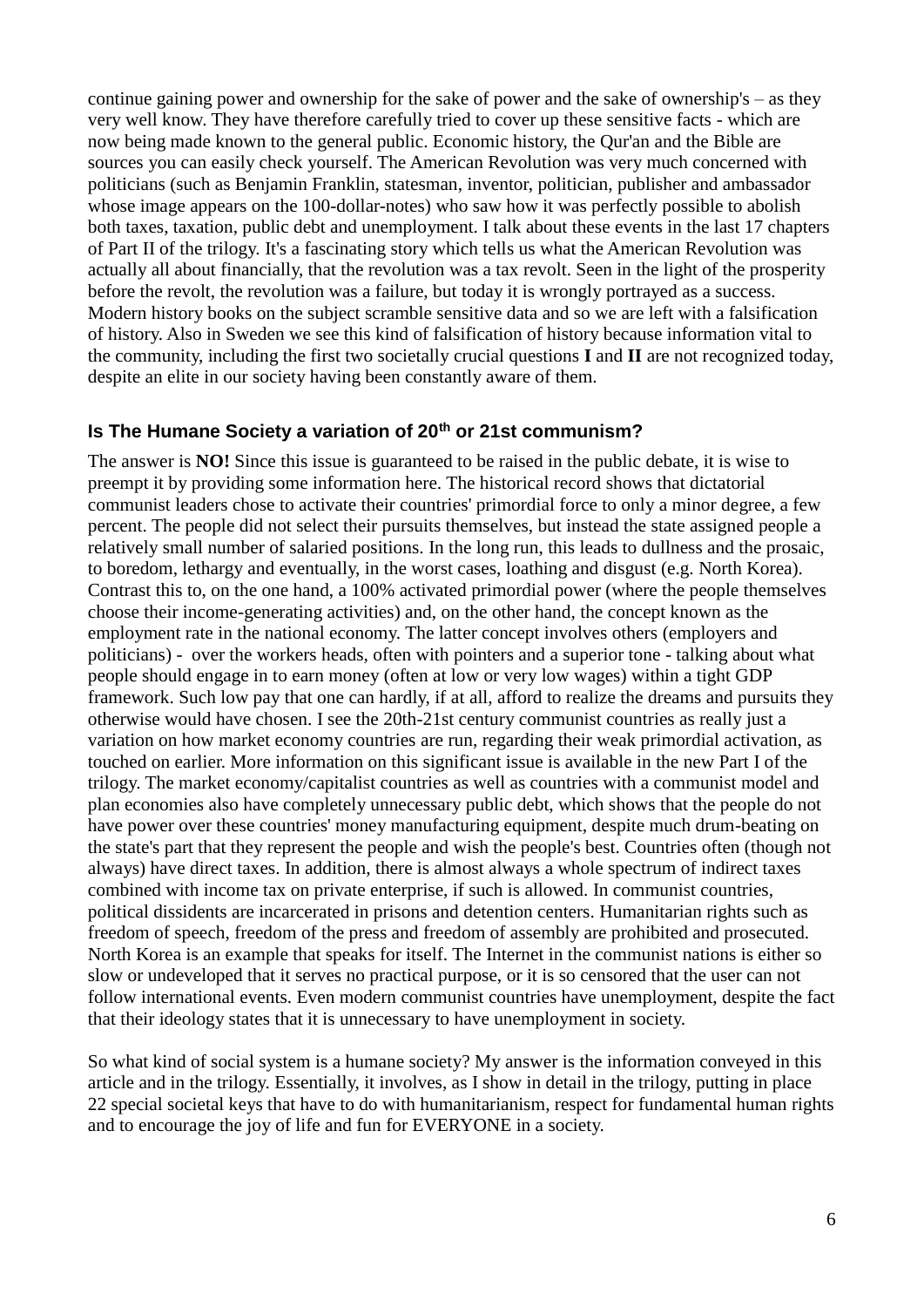## **Scientific references**

Economic history shows that The Humane Society's economic system (in the trilogy called The New Economic System or humane monetarily funded economy) is the icing on the cake in at least 8 economic systems that are documented in history:

1) The economy of King Henry I of England in the  $12<sup>th</sup>$  century, which initiated the English tally system.

2) The socio-economic experiment in the American colony of Massachusetts from 1690 to 1750 years.

3) Benjamin Franklin's national economy in the colony of Pennsylvania during the "good years" about 1723-1750.

4) The national economy initiated in the 13 American colonies during the American Revolution (at least the first nine months), beginning in December 1773

5) King Gustav III's National Bank Notes in Sweden and Finland in the 1790s.

6) The economy of the municipal politicians on the island of Guernsey. This included the period between the years 1816 to 1958.

7) The economy of Abraham Lincoln, which sought to finance partly the Yankee-side state budget, and partly the costs incurred by the northern states as a result of the civil war (without Lincoln needing to borrow a single dollar from the US banking powers during the years 1662 to 1665).

8) The immensely powerful German economy, as organized under the direct guidance of Economics Minister Hjalmar Schacht in the years 1934-1936 – also known as the "German economic miracle"

These are the cream of the crop, to which I have added some of my own creative thinking to produce my own proposal for what should be considered when building a fundamentally humane society.

Economic history reports of fledgling humane societies, for example:

Benjamin Franklin's Pennsylvania, in contemporary American colonies, who, by the standards of the time come a long way in building a humane society (the good years in Pennsylvania, at least, from about 1723 to 1750). Franklin managed, among other things, something as remarkable as to handle high immigration, but without the serious friction which is so common in our modern time with migration to Britain, Sweden and a number of other countries. Franklin thus attained far more development and job satisfaction than Swedish politicians have even come close to in their handling of immigration in modern day Sweden.

The trick Franklin made use of, was to immediately activate the immigrants when they arrived by giving them financial support, a piece of land and then letting them choose for themselves what they wanted to do from day they arrived,. In other words, no patronizing or months of quarantine in degrading idleness. In Franklin's Pennsylvania people were not allowed to harm others or society. Immigrants started farming, animal husbandry, crafts and businesses etc. Money (finance) was of course no problem whatsoever, as Franklin easily cranked out the money that was required when families came rolling their carts in from Europe and elsewhere. Franklin's printing press was a converted book press. Immigrants posed no threat of competition to those who already lived in Pennsylvania. This bears repeating: Economic history shows that no unemployment ever occurred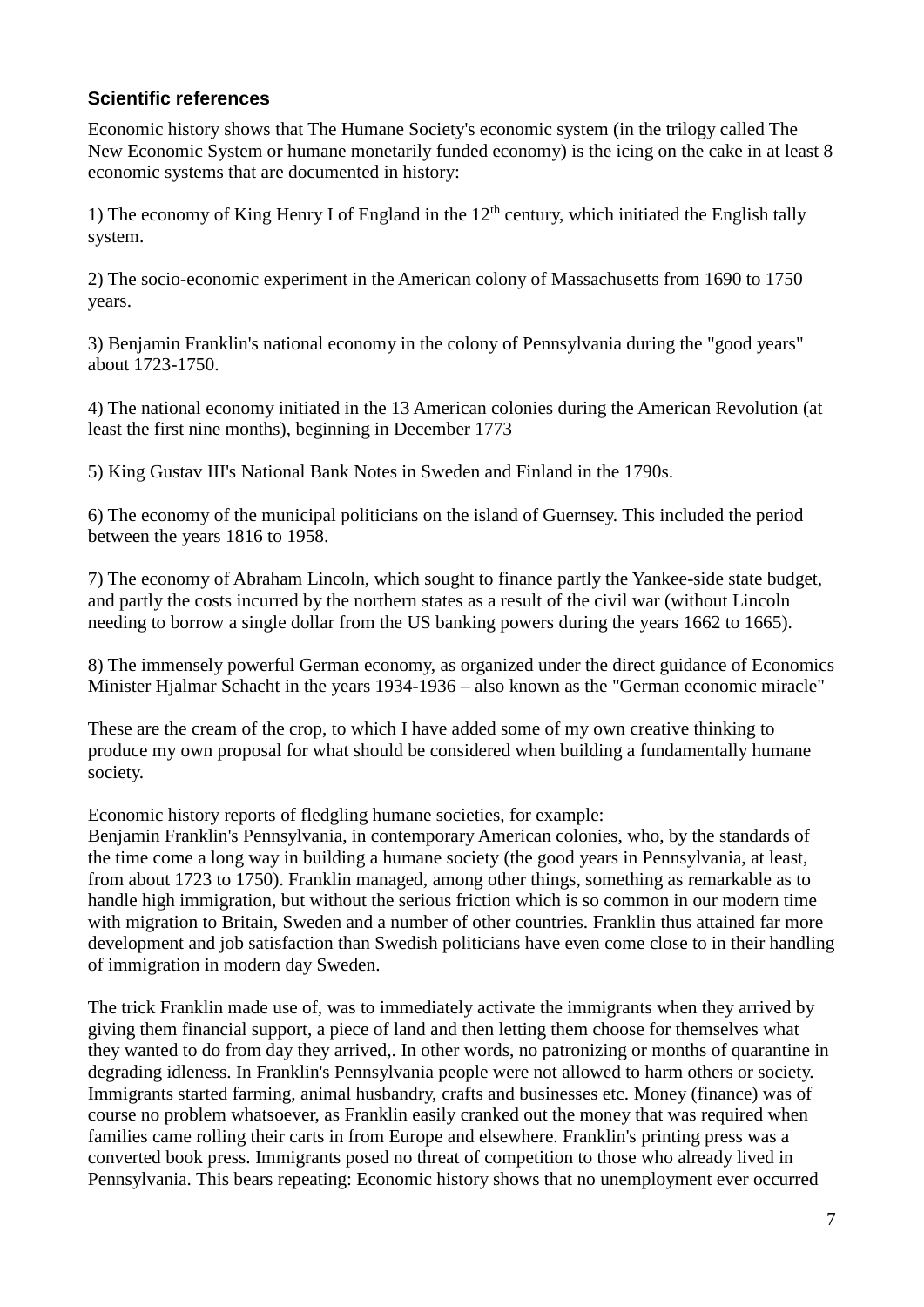in Pennsylvania, no tax system was necessary and there was no national debt or inflation to speak of during those good years. What emerged was a functioning market economy, unlike today's degenerate market economy in which people and businesses are crushed instead to receiving economic and social support for survival and development where necessary. Today's Swedish social democracy is not even close to Franklin's society, despite the Social Democrat's think tank being literate and economic history being available for research. A kind of "Emperor's New Clothes" is played out. They know, but pretend not to. It is hypocritical and false. I see socialism and social democracy as a "nice" version of communism. A society is built that is supposedly for the people, but in reality a tiny financial elite with big business interests collude behind the backs of the people, at the people's expense. Socialism/the Social Democrats ruthlessly and deliberately design the community to exploit only a tiny part of the potential primordial power while pretending to have the Swedish people, Swedish businesses and Sweden at heart. These very delicate facts are investigated further in the trilogy. The Swedish Democrat Party polarizes the immigration issue into an "eitheror" discussion, adding undertones of barely disguised racism, instead of examining Benjamin Franklin's brilliant and humane solution to the immigration issue in the 1700's, without jobs being taken from those who lived in Pennsylvania. I see that other Swedish political parties in Parliament also service the needs of a small financial elite instead of working for the benefit of the Swedish people and the Swedish business sector. This also applies to the Green Party, which grew from a core group that claimed it would 'absolutely not allow power to corrupt' them in the early 1980s. But they became like all the other parliamentary parties, going with the flow and selling their souls. Power corrupts when sufficient personal integrity is lacking. The Left Party also choose not to demonstrate the analytical skills required to see through the all-pervasive, ongoing societal fraud, even though it has an astute party leader (2016). The Swedish political parties in Parliament today have political programs that are so similar, that only relatively marginal improvements would be brought about if it they were to come to power. No one takes up the first two societally crucial questions **I** and **II**. They all play the same game: Not informing the people that society's economy is actually controlled by a small secluded, unelected elite at ordinary people's expense. This article explains factually and in plain language the realistic possibility of introducing gigantic social improvements, the only costs being that **ALL** people are given the right to begin choosing their favorite pursuits in their lives. At the same time all unemployment, taxes and national debt are abolished while financial autonomy is given to **EVERYONE** as a gift from **EVERYONE**. Then we will no longer be speaking about marginal social improvements, but of gigantic improvements in welfare, both for the individual and for the state/treasury/national budget - and moreover in a short time, once the people let their voice be heard in these matters in a referendum.

# **How to get rid of today's unemployment**

At the risk of tiresome repetition: A constitution is introduced that gives all citizens the right to receive wages around the clock for all occupations they choose in life. The constitution must be ratified by the people, so that it is GUARANTEED that it is the people who decide this question. No Riksdag, Parliament or Congress shall determine this matter. The money required for everyone's favorite pastime - even sleep, relaxation, entertainment, hobbies, socializing with family, friends and acquaintances, etc. - will be funded in accordance with how the three critical societal issues **I**, **II** and **III** are answered in a humane society.

Please read the book *MONETARY DEMOCRACY - A new humane world order* by Anders Silverfall, and the little booklet, *Sweden 2025* by Thomas Magnusson. Both texts paint an understandable and inspiring picture of a humane society can be built.

## **The limited ability of the "profit principle" to achieve financial independence for EVERYONE**

In the capitalist/central bank economies of today, people in at least 173 countries pursue financial independence through the "profit principle" (essentially lending at interest - speculative bubbles). In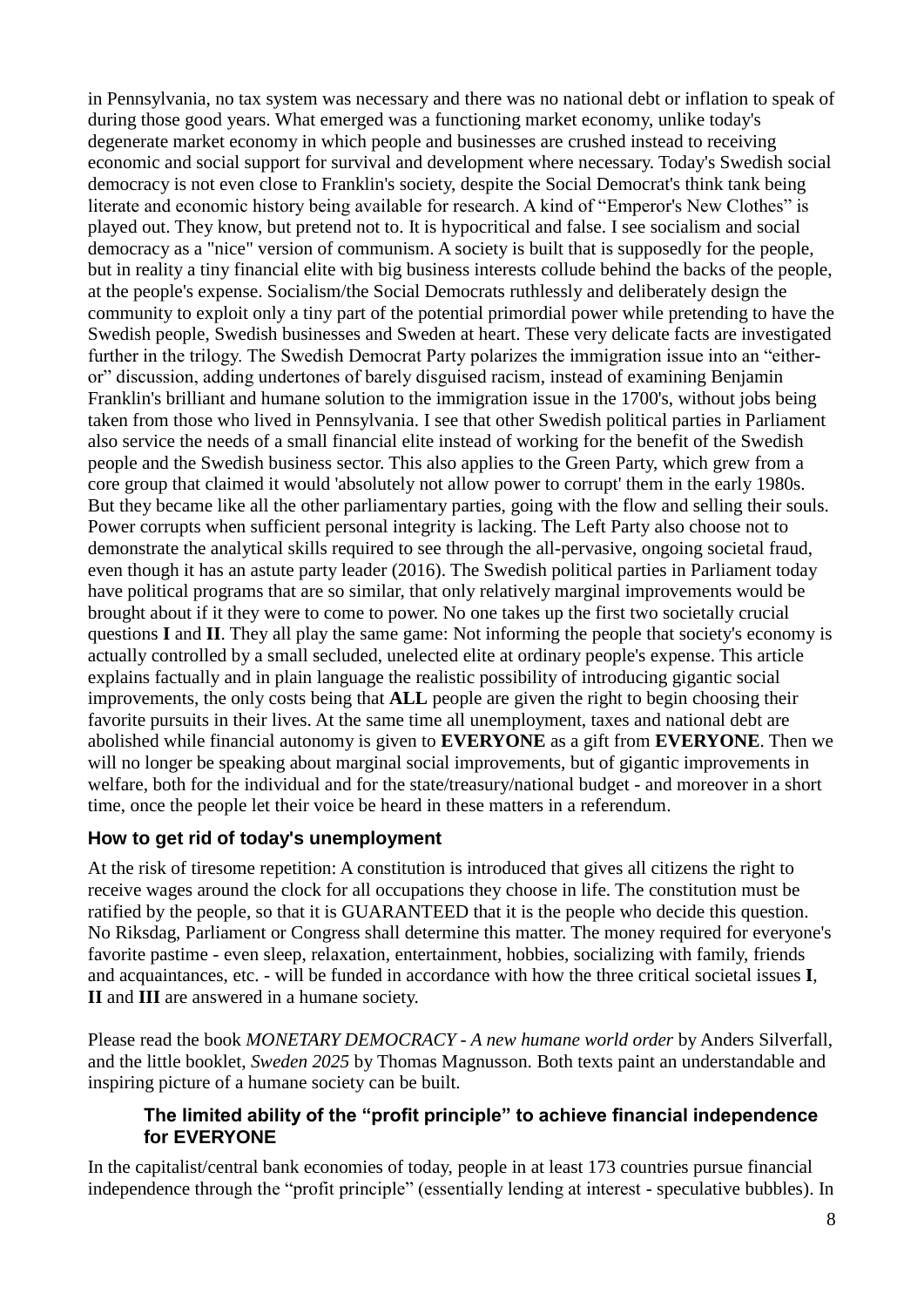The Humane Society, everyone is GUARANTEED financially independence through the constitution from the cradle to the grave because the "bucket" (society's primordial power) is always filled to the brim. It goes without saying that EVERYONE is a winner in such a society. The profit principle is no longer needed in this situation - this follows logically. The profit principle is extraordinarily inefficient and creates winners and losers. This what history teaches us about what has unfolded in Europe since the mid-10<sup>th</sup> century. Study economic history yourself! The profit principle is another name for the American Dream, which is a lie because it does not create exceptional prosperity for **EVERYONE**. I analyze the American dream and its false, societally destructive message very thoroughly in the trilogy.

#### **How goods and services are priced in The Humane Society**

Today, the value goods or services are set by a payment or exchange value that is determined by the market. The market is the sum of all the buyers and sellers of goods and services in a given field or product, such as the world wheat market, the European book market or the market for condominiums in the city, etc. The market's profit principle (the speculative or bubble economy at the center in a capitalist/central bank economic society) is the interaction between the ability of the buyers/sellers to maximize their individual profits at the expense of the losers - those less skilled in business - at any moment . It is in these matters the principle of *survival of the fittest* is clearly demonstrated. *"The weak have only themselves to blame"* is the sentiment. A society of winners and losers emerges, in contrast to The Humane Society where everyone is a winner. The historical record shows that prices go up and down, cycle after cycle, in a profit principle society. Psychological capriciousness, irrationality and greed characterize the capitalist/central bank economically regulated market. The fourth outside-the-box consideration in this article is a logical mechanism or methodology which allows us to avoid the unnecessary complication and constant creation of uncertainty regarding how a product or service should be priced. A stunningly simple solution comes into view: to understand that when the people in a humane society are financially independent throughout their lives, money is no long the central issue when prices are set - a fact which applies to the financially independent our current society. An extremely wealthy person does not look at the price tag, but simply pays what the product or service costs, and that's that. Of course there are exceptions, but that is the principle. The Humane Society is concerned with ensuring the constant availability of materials and services for what needs to be done. This process is supported by the three primary social flows, with the help of supercomputers running around the clock 24/7. The solution is simply that any product or service can be provided at any price. Can you see this? And then why not choose the easiest of way of all to set prices - to merely introduce a new monetary unit that is as simple as possible? Such a choice is time. A product or service's payment or exchange value is the time it takes for the product or service to be

manufactured/produced/processed/delivered. When this is done, three basic societal circumstances are achieved simultaneously: I) the currency unit that money should have, II) the price at which goods or services must be set in The Humane Society, and III) a performance benchmark for supercomputers to allow the comparison of goods and services with regard to

supply/consumption/regeneration. Because people are different, have different skills and talents, a hairdresser, for example, will need to spend different amounts of time on cutting different people's hair. For the very wealthy, it does not matter if a certain hairdresser needs to be paid for three hours' work to have their hair fashioned into a sophisticated hairstyle, or if another hairdresser only needs eight minutes' pay to chop some hair off. You should be able to see that The Humane Society is not about money - instead it's all about the quality of the product or service itself. There is already a luxury industry that caters for the world of the rich, selling goods and services of exceptional quality. Ordinary people have to make do with planned obsolescence - consciously designed low quality products which are made to fail within a certain time, so that consumers are forced to buy new replacement items. This keeps profits at as high a level as possible for the shareholders – a key component of the central bank economy. That is how proponents of the profit principle argue when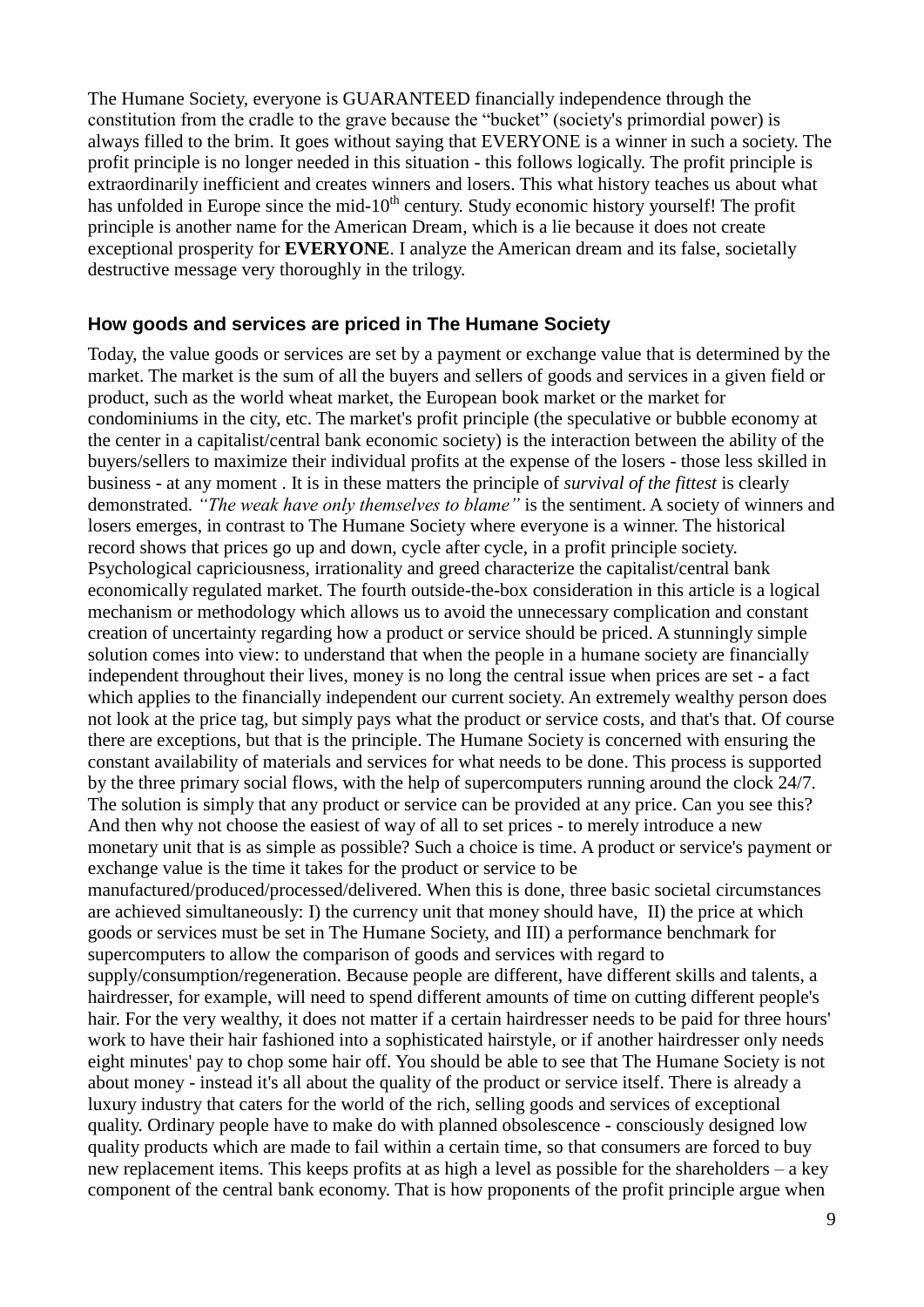they say that a country must show growth (GDP growth). Deliberately designed low-quality junk directed at the ignorant and thus easily deceived rabble (mass consumption stage) creates increased growth with a constant, weakly activated primordial power. The social "bucket" in this kind of society contains only a few dregs of foul water. The capitalist/central bank economy can summarized in approximately so course, yet absolutely factually way, as is demonstrated in detail in the trilogy. It is an extremely poorly developed economic system, which also cynically and ruthlessly triggers completely unnecessary recessions that hamstring or even severely damaging nations economically, socially and business-wise. In The Humane Society **EVERYONE -** not just the relatively few like today - who on some occasion want to enjoy a five star restaurant will easily be able to pay for the fabulous care that lies in the service, the delicious, well-prepared meals and a wonderful setting that is provided. The next day, perhaps the same person is content to eat outside, with family and friends around a simple fire on a rock by the seaside. In these situations money itself has been turned into a simple accounting entry in the supercomputers. Supercomputers, in turn, need as simple a benchmark as possible in order to perform comparative mathematical calculations. Time is an example of a simple benchmark. Time is also something easy to manage for anyone working with goods and services. Simply using a timer will quickly determine prices for products or services. Not that the price really has any meaning since all are extremely wealthy from birth. But, and this is repeated, it is only for the sake of the supercomputer, and for the balance between the three social flows that a prices in the unit of measurement of time is calculated. If one wants complete privacy then the product or service is a gift, and no connection to supercomputers is necessary. You will find that such a society increasingly moves towards a *gift society* because the joy and satisfaction of giving and receiving gifts enabled by EVERYONE'S financial independence and exceptional freedom. The very wealthy give each other not just money- they already have that but the much, much more wonderful experience of stunning creations of lavish quality as gifts, and a gesture to those one likes and appreciates.

Now for the conclusion of this text. Right now two extremely sensitive societal lies are propagated in Sweden, among other countries. I believe we need to deal with the decay and falsehood that these societal lies foster. If we do not do this, the people who have systematized the exploitation of the people, the entrepreneurship and the entire country will continue their business. This would seriously damage our society and welfare development. Therefore, the root of the serious social sabotage carried out by these societal liars must be removed while The Humane Society is being built.

**Societal Lie No. 1:** there is no Swedish law that allows banks in Sweden permission (the right) to manufacture electronic money. Nevertheless Swedish banks (including Nordea, Swedbank, Handelsbanken and Skandinaviska Enskilda Banken, etc.) electronically manufacture at least parts of the vast amounts of loan money from the moment they grant loans.

Many believe that the banks' loan money is funded by deposits from the public and if there are insufficient public savings in the banks, then the banks borrow more money from the central bank. Some say, and there is some dispute about this, that the government through its government bonds (which is government borrowing), should lend at least some of this money to the banks. The truth is that at least the first two ways of obtaining loan money corresponds to an amount that only represents a part of the huge combined sum of loan money in the community. The majority of this loan money is manufactured electronically by banks at the moment they grant loans. This amazing fact is confirmed by the international banking system itself, in their booklet Modern Money Mechanics, published by the Federal Reserve Bank of Chicago, in 1961, with a new edition in 2011. The conclusion is that bank loans to the community are carried out to a great extent with the help aid of counterfeiting on an enormous social scale.

Yes, you read right! What do you think would happen if Mr. and Mrs Smith set up a printing press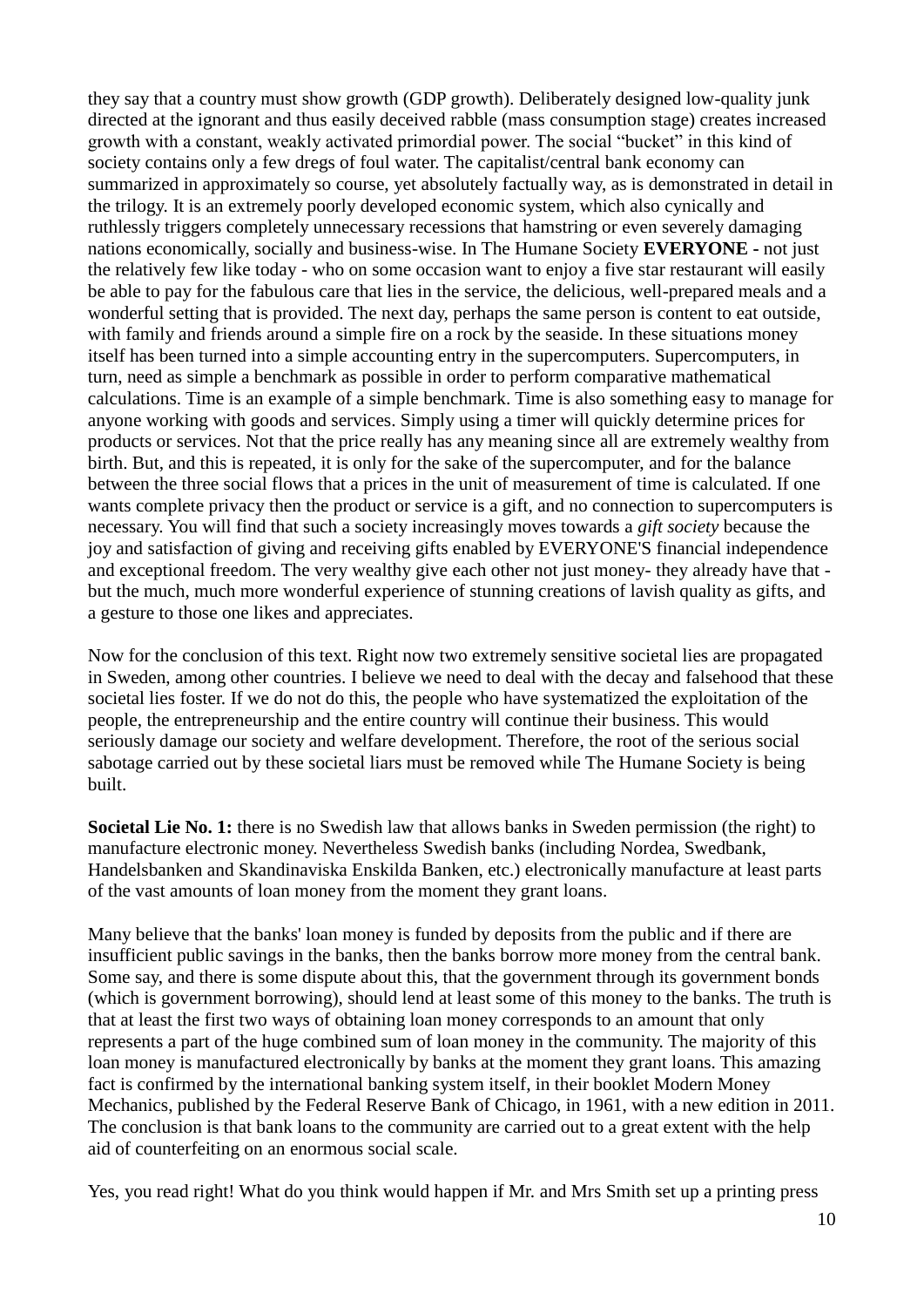in their basement and started printing banknotes whenever they thought they needed some money, and wanted to avoid working for it - other than pressing the start button? The law in Sweden is not applied equally. Ordinary people are convicted of counterfeiting while the banks and the state are not made to answer. Currently, there is a blackout of these, for the state and the banking system, very unpleasant facts. Indications are that this state-banking counterfeiting league operates in at least 172 central bank nations globally. Mind you, and this is important to understand, in The Humane Society there will be a constitution that gives people the right to use its extension, the genuinely humane state, to make money out of thin air. It is then no longer counterfeiting because the law fundamentally approves such operations.

**Societal Lie No. 2:** There is no Swedish law giving banks permission to call the bank-made electronic loan money their **OWN**. In plain English, it means, and read slowly now, *the banks can not actually lend out the money they produce electronically!* The law clearly says that one may only lend and recover what one owns. But the banks also ignore this detail and the state and the Swedish judiciary pretends that everything is as it should be. But, and this is not all, *The banks have also chosen for centuries to recover loan money that is not really recoverable because it could initially not be lent. The process of recovering money that could not really be lent is what the banks and the Swedish government refer to as the duty of ordinary people to loyally and honestly manage their repayments - while they, the banks and government, themselves are lying.* The banks engaged in what in legal language is called breach of contract, and they have done so on an astronomical social scale through the millions of promissory notes have been drawn up since the 1600's when the banking system began to be introduced in Sweden. The banks' debt note implicitly states, and I repeat, as it is important, that it is their *OWN* money that is lent because the bank debt note demands repayment (amortization). That is what the logic looks like. Legal breach of contract (forgery) is regarded by both the judiciary and society as a serious breach of the law. If one of the parties to a contract states something that is untrue, then that party commits a legal breach of contract. A lie is being played out and covered up.

How do you think ordinary people would react if they were to realize that bank loans are invalid, and have been so for centuries been spoiled? I think people would be infuriated. They would feel cheated. Meanwhile, all unemployment, taxation and the entire government debt completely unnecessary. That is why I objectively state that all of this is decrepitude and falsehood, to say the least.

My question: Why have the banks and the state in their intimate cooperation chosen to place people and businesses in debt? The answer: *those in debt are forced to work more than what they would otherwise have to in order to pay back the debt!* One is no longer free when one is in debt. With the help of debt and forced labor people's waking hours can therefore be tied up in the guise of everything being in order. This is, for example, how criminals involved in human trafficking force girls to bind themselves to repayments by claiming that a debt is payable. The debt does not exist, but by threats and double talk it is given a semblance of existence. The girls are confused and trapped in a criminal net and drugged so as not to be able to think clearly, while they are forced into degrading prostitution. Several million Swedes are now firmly involved in the high-level criminality that asserts that money is owed to the criminals, when there in actuality is no debt. These high-level criminals are time-thieves that steal time from the people around the clock through direct and indirect, wholly unnecessary taxes, through national debt, and through loan repayments and interest – all paid for by work carried out by the people. If you want to see an educational movie, just under 30 minutes long, showing how money created by high-level criminals is distributed across the planet (with the United States as an example), check out https://www.youtube.com/watch?v=iFDe5kUUyT0

Well, dear reader, the ball is in your court! What do you choose? Do you choose to be content with